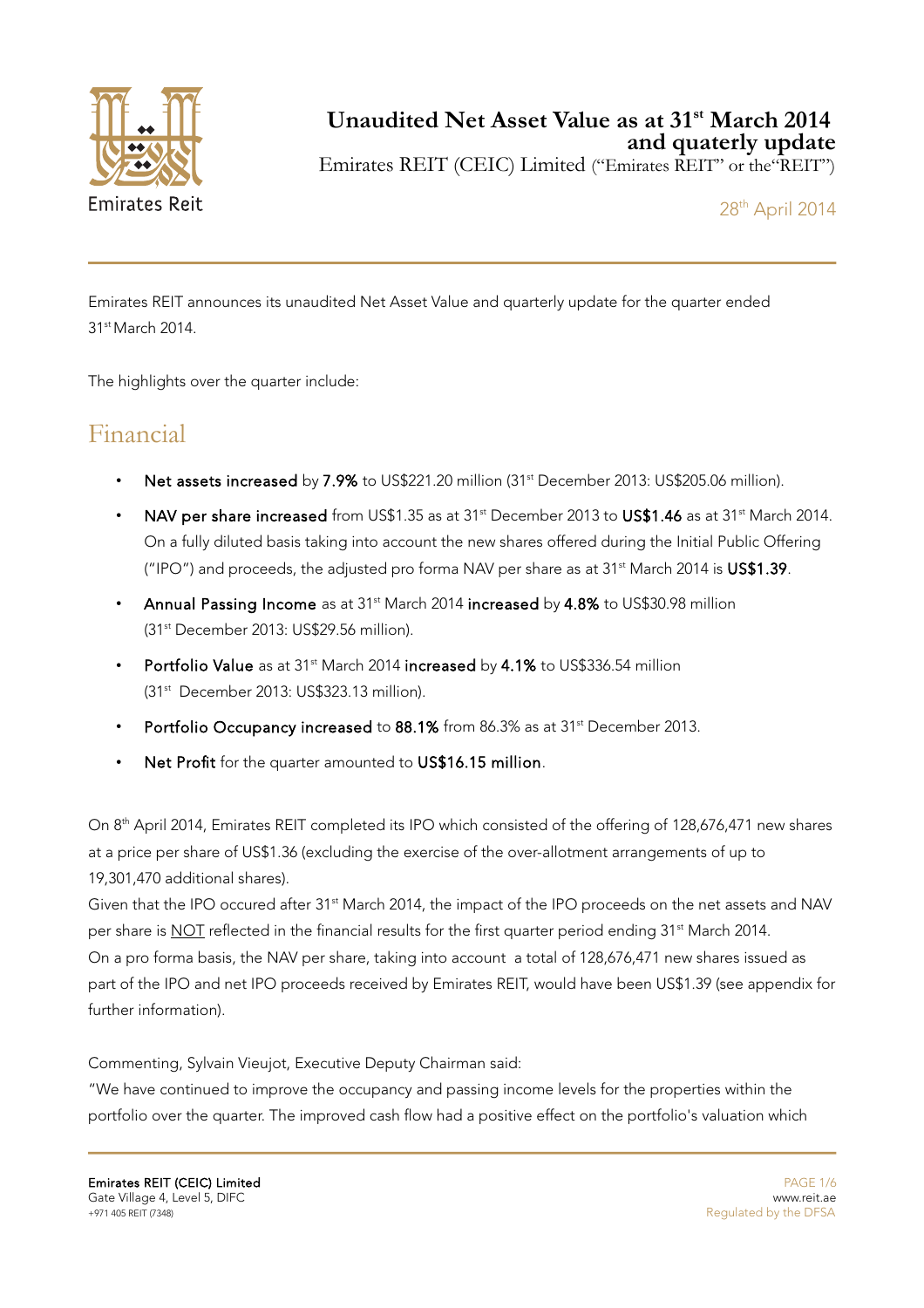increased by 4.1% to US\$336.54 million. Furthermore, as many of our property costs are fixed, the increase in our income contributes to additional margin improvements."

# Net Asset Value

The unaudited Net Asset Value ("NAV") of Emirates REIT as at 31<sup>st</sup> March 2014, calculated by the REIT's independent Fund Administrator, was US\$221.21 million equating to a NAV of US\$1.46 per share, which is an increase of 7.9% over the quarter.

On a pro forma basis, the NAV per share, taking into account the number of 128,676,471 new shares offered as part of the IPO and net IPO proceeds received by Emirates REIT, would have been US\$1.39.

The NAV attributable to the ordinary shares is calculated under International Financial Reporting Standards (IFRS) and incorporates the income for the quarter and the increase in fair value of the Property Portfolio as at 31<sup>st</sup> March 2014, as determined by the independent external portfolio valuers.

A detailed breakdown of the NAV is included within the attached Appendix.

## Borrowings

As at 31<sup>st</sup> March 2014, the ratio of Emirates REIT's borrowings dropped to 29.8 % of the Gross Asset Value (31st December 2013: 31.7%) reflecting repayments of principle over the quarter and the increase in the NAV through the retained earnings for the quarter.

# Net Property Income

The Net Property Income comprises the Property Income less the Property Operating Expenses plus the Net Revaluation Gains. For the 1<sup>st</sup> Quarter 2014, Net Property Income totaled US\$20.27 million. (Year ended 31<sup>st</sup> December 2013: US\$45.95 million).

The Property Income comprises the rental income, service fee income and other property related income. For the 1<sup>st</sup> Quarter 2014, the Total Property Income was US\$8.56 million.

The Property Operating Expenses generally consist of the utilities cost, property management fees, facility management fees and other property related expenses. For the First Quarter, Property Operating Expenses were US\$1.69 million, representing 19.7% of the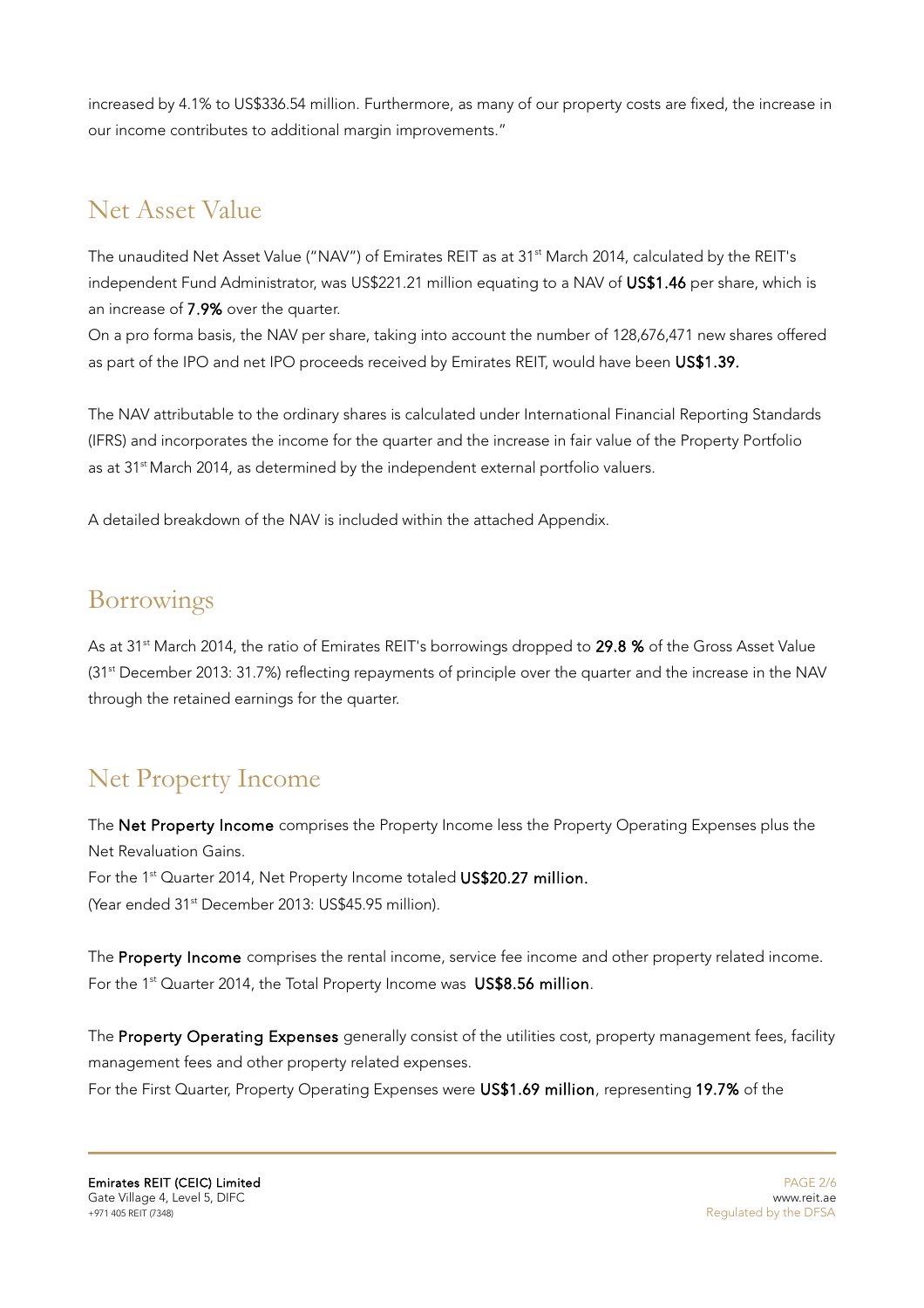Property Income, in decline from 23.6% for the year ended 31<sup>st</sup> December 2013.

#### The Net Unrealised Revaluation Gains for the quarter totaled US\$13.40 million.

Property valuations at 31<sup>st</sup> March 2014 were undertaken by the independent external property valuers CBRE Dubai LLC and Asteco Property Management LLC. Valuations are mainly undertaken using discounted cash flow methods and changes in valuations during the period under review have largely been driven by changes in occupancy and rental income levels over the period.

The assumed capitalisation yields have remained consistent with those used for the valuation dated at 31stDecember 2013.

# Operating Profit

The Operating Profit is the Net Property Income minus all other REIT expenses.

These expenses include inter alia, the REIT Manager fees, general and administrative expenses and the IPO costs.

For the 1<sup>st</sup> Quarter 2014, the Operating Profit amounted to US\$17.61 million and included US\$13.40 million of net valuation gains on the Investment Properties Portfolio.

Excluding net gains on the revaluation of Investment Properties Portfolio, operating profit represented 49.2% of property income compared to 46.6% for the year ended 31<sup>st</sup> December 2013. IPO costs reported in the quarter were 4.9% of the Property Income compared to 2.9% for the year ended 31<sup>st</sup> December 2013, offsetting slightly the effect of the reduction in property operating costs as a percentage of property income for the quarter.

# Net Profit

The Net profit represents Operating Profit minus Net Finance Costs.

The Finance Income for the period was negligible and net financing costs totaled US\$1.47 million, which compares with an annual net finance cost of US\$3.83 million for the year ended 31<sup>st</sup> December 2013. The higher financing costs in the quarter reflect the impact of the increase in Ijarah facilities in October 2013 related to the acquisition of the GEMS Word Academy.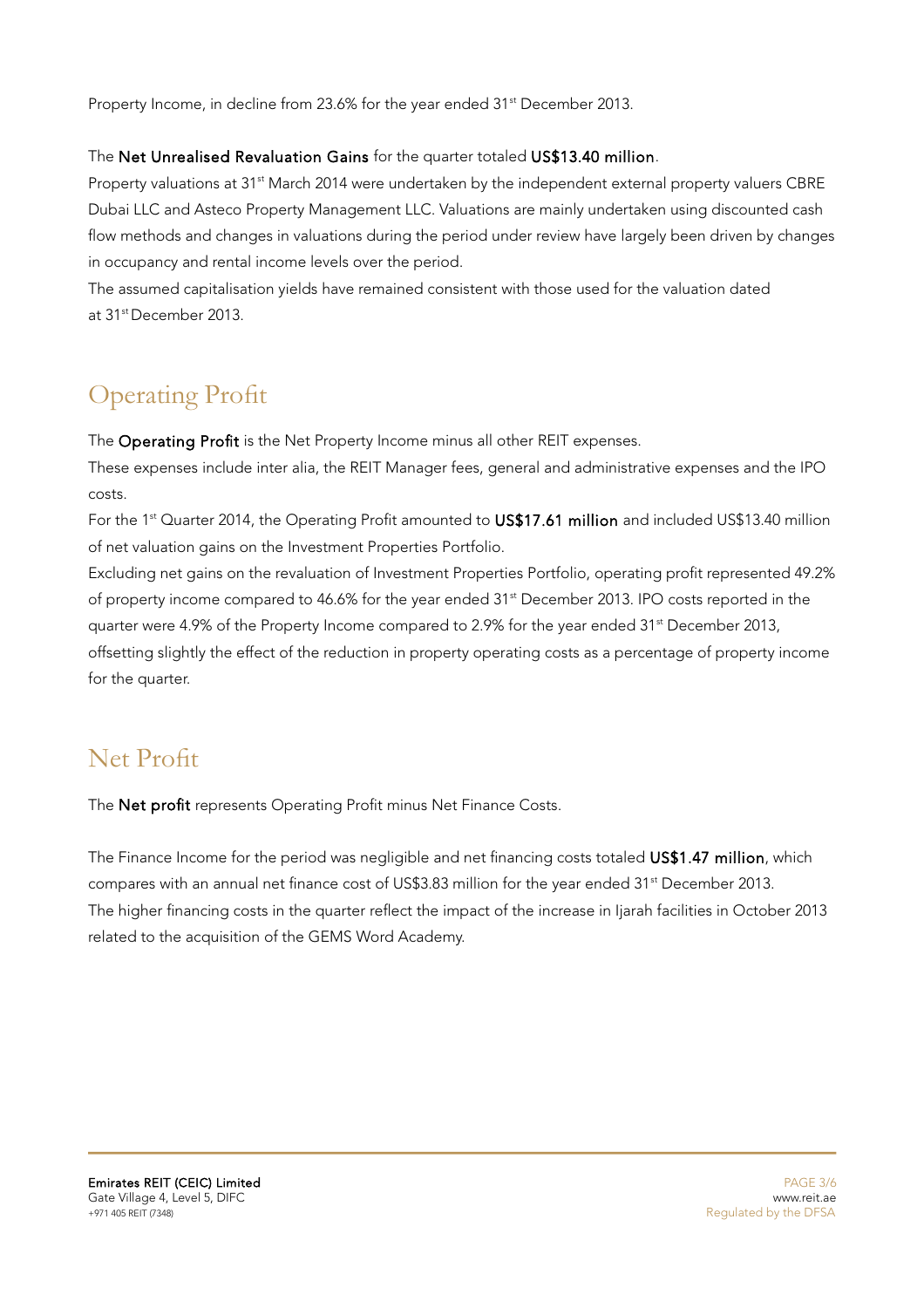# Portfolio snapshot (as at 31<sup>st</sup> March 2014)

Portfolio sector weightings by net leasable area (excluding car parking spaces):

| Education:  | 39.5% |
|-------------|-------|
| Commercial: | 46.7% |
| Retail:     | 12.6% |
| Other:      | 1 2%  |

Total market value of the Investment Properties Portfolio amounted to AED 1.236 billion (US\$ 337 million). Net leasable area increased to 1,163,685 sq ft as a result of reconfiguration works in some properties (31st December 2013: 1,154,698 sq ft).

Portfolio occupancy was equal to 88.1% (including Index Tower assets), and 95.9% (excluding Index Tower Assets).

# For further information

Emirates REIT<br>Maqali Mouquet, Investor Relations<br>Herodic Hotel House House Hours (4) 405 7348 Magali Mouquet, Investor Relations

#### Brunswick +971 (4) 446 6270

Rupert Young / Jeehan Balfaqaih

#### **Notes**

Emirates REIT is a publicly listed closed-ended investment company with a mandate to invest in a diversified portfolio of Shari'a compliant real estate properties. Emirates REIT Shares are traded on NASDAQ Dubai.

It operates under the Collective Investment Rules ("CIR") of the Dubai Financial Services Authority ("DFSA") and is the first Shari'a compliant real estate investment trust incorporated in the DIFC.

It was established in the DIFC on 28<sup>th</sup> November 2010 by the REIT Manager, Emirates REIT Management (Private) Limited.

In February 2013, an exclusive Ruler's Decree was granted to Emirates REIT permitting it to purchase properties in onshore Dubai through its onshore Dubai branch.

Emirates REIT has acquired various freehold, leasehold and contractual interests in ten properties all located in Dubai.

ir@reit.ae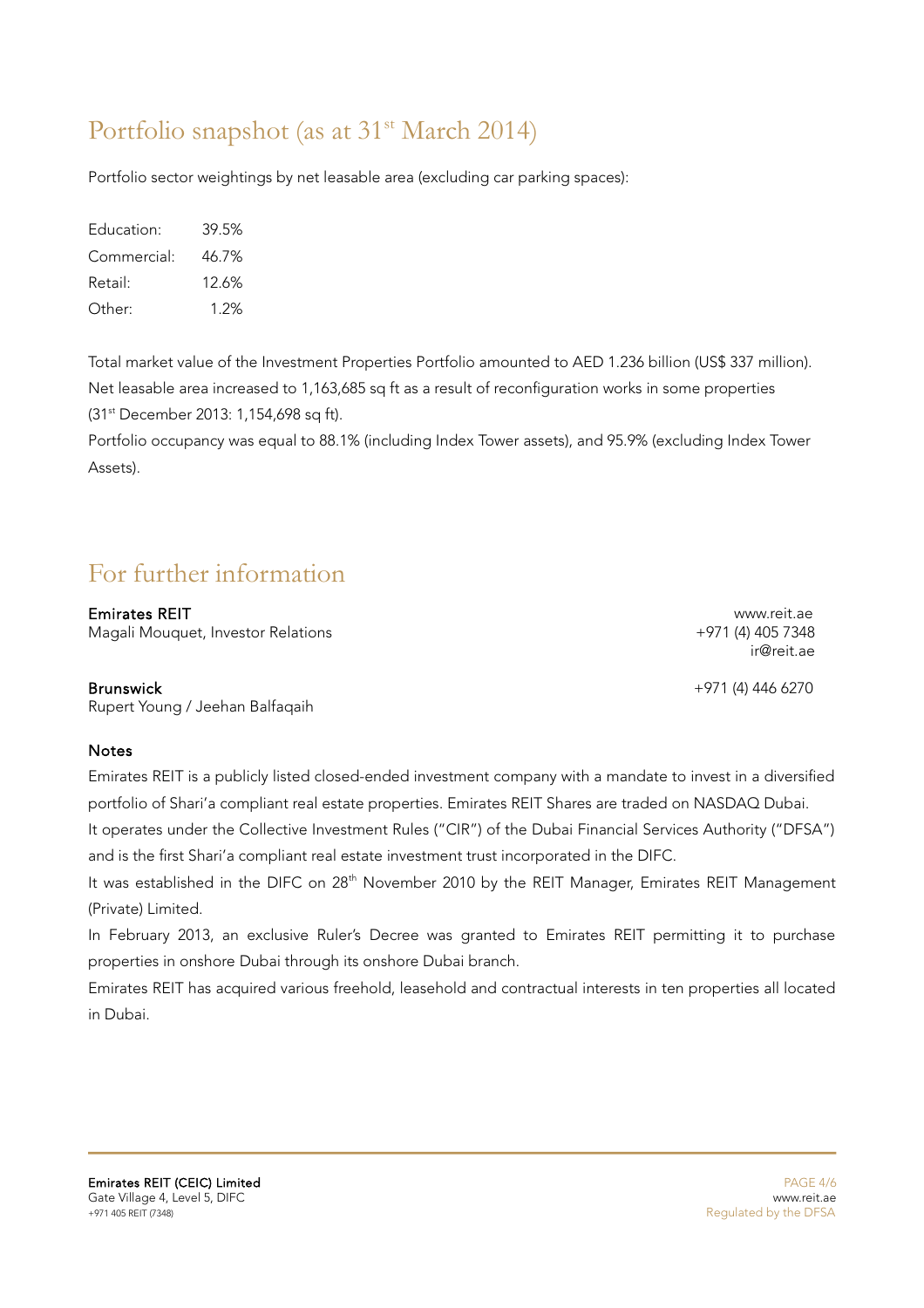# **Appendix**

The summary financial information set out in the appendix is based on unaudited management accounts.

Certain financial and statistical amounts included in this statement are approximations or have been subject to rounding adjustments. Accordingly, figures shown as totals in certain tables may not be exact arithmetic aggregations of the figures that precede them.

## Net Asset Summary

The unaudited Net Asset Value is as follows:

|                                        | 31 <sup>st</sup> March 2014<br><b>US\$million</b> | 31 <sup>st</sup> December 2013<br><b>US\$million</b> |
|----------------------------------------|---------------------------------------------------|------------------------------------------------------|
| Investment Properties Portfolio        | 336.54                                            | 323.13                                               |
| Other assets                           | 2.68                                              | 1.93                                                 |
| Cash                                   | 9.79                                              | 8.15                                                 |
| <b>Total Assets</b>                    | 349.01                                            | 333.21                                               |
| Other liabilities                      | (23.77)                                           | (22.59)                                              |
| Corporate ljarah                       | (104.04)                                          | (105.56)                                             |
| <b>Total Liabilities</b>               | (127.80)                                          | (128.15)                                             |
| <b>Net Assets</b>                      | 221.21                                            | 205.06                                               |
| Net Asset Value per share              | US\$1.46                                          | US\$1.35 (1)                                         |
| Pro forma NAV per share <sup>(2)</sup> | US\$1.39                                          |                                                      |

 $(1)$  The NAV per share figure for the 31 December 2013 has been adjusted to reflect the sub-division of the ordinary shares on 26<sup>th</sup> January 2014 which resulted in the issued number of ordinary shares changing from 1,516,426 shares and one Manager Share, with a nominal value of US\$100per share to 151,642,600 shares and one Manager Share with a nominal value of US\$1 and US\$100 respectively. The impact of the share subdivision was to reduce the published NAV per share by a factor of 100.

(2) On 8<sup>th</sup> April 2014, Emirates REIT completed the offering of 128,676,471 new ordinary shares at US\$1.36 share (excluding any over-allotment arrangements) and the admission of its enlarged share capital to trading on NASDAQ Dubai. On an unaudited pro forma basis, after adjusting for the increase in the number of ordinary shares to 280,319,071 and the net proceeds of the offer received by Emirates REIT of US\$169.4 million, had the offering been completed on 31<sup>st</sup> March 2014, the pro forma NAV would have been US\$1.39 per share.